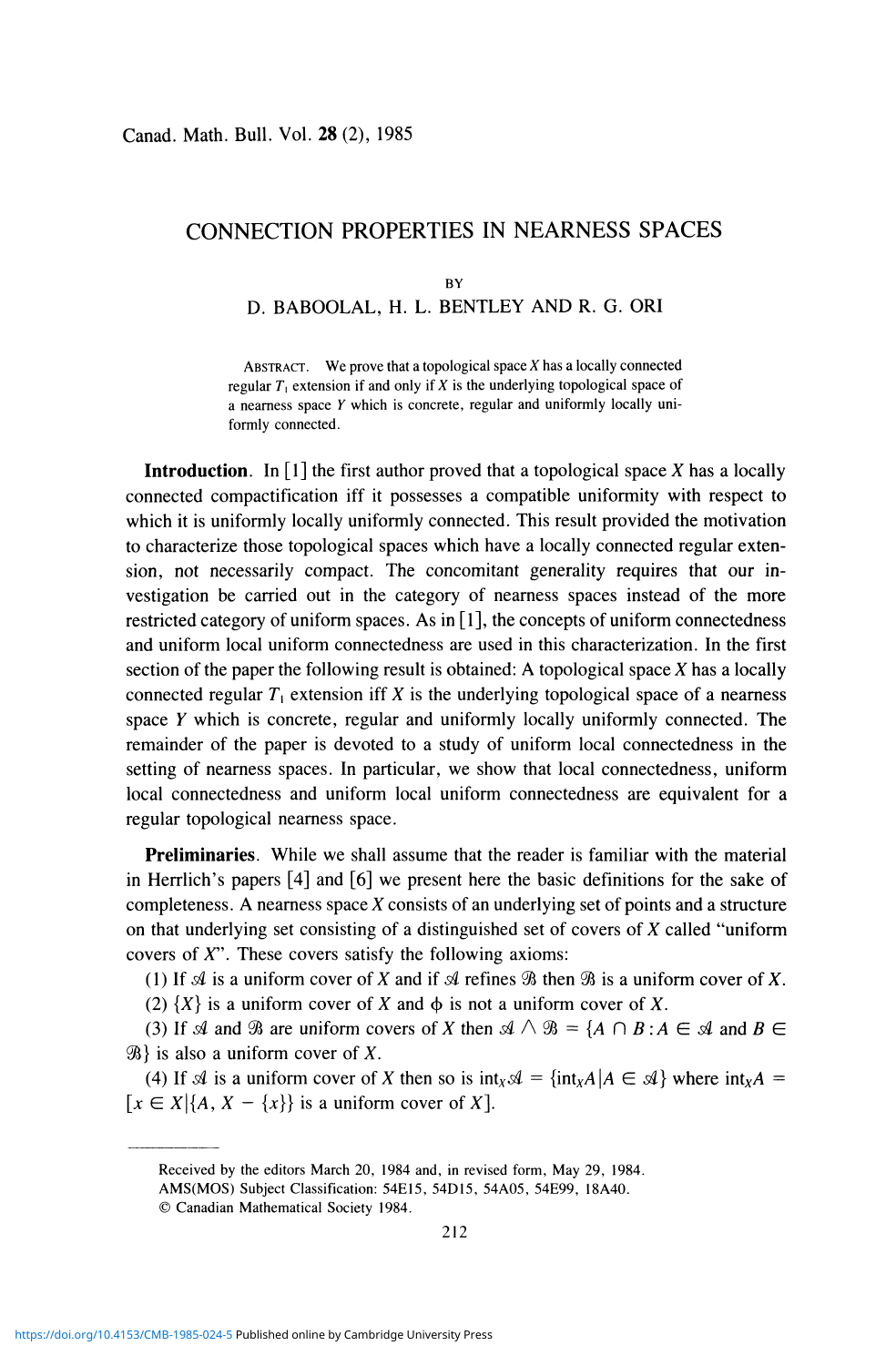For the purpose of this paper we shall assume that every nearness space *X* satisfies the  $T_1$  axiom: If  $x, y \in X$  and  $x \neq y$  then  $\{X - \{x\}, X - \{y\}\}\)$  is a uniform cover of X. A function  $f: X \rightarrow Y$  between nearness spaces is called a *uniformly continuous map* if for each uniform cover  $\mathcal A$  of  $Y, f^{-1}(\mathcal A) = \{f^{-1}(A)| A \in \mathcal A\}$  is a uniform cover of X. *A nearness subspace A* of *X* has as uniform covers the traces on *A* of uniform covers of *X.* We shall denote the concrete category of nearness spaces and uniformly continuous maps by *Near.* A nearness space *X* is called *topological* iff it satisfies the condition: If  $X = U$ [int<sub>*x*</sub>*A*| $A \in \mathcal{A}$ ] then  $\mathcal{A}$  is a uniform cover of X.

The full subcategory *Top* of *Near* whose objects are topological nearness spaces is bicoreflective in *Near* and is isomorphic to the cateogry of symmetric topological spaces (in the usual sense). (A symmetric topological space is one which satisfies the axiom:  $x \in cl$  {y} if  $y \in cl$  {x}, where cl is the closure operator on X).

The topological coreflection of a nearness space *X* is denoted by *TX* and is called the underlying topological space of X. TX is defined by the condition:  $\mathcal A$  is a uniform cover of *TX* iff  $X = U\{\text{int}_X A | A \in \mathcal{A}\}\$ . Note that if A is a nearness subspace of a nearness space *X* then *TA* is the subspace, in the topological sense, of *TX.* 

If A and B are subsets of a nearness space X then  $A \leq B$  means that  $\{X - A, B\}$  is a uniform cover of X. A nearness space X is called *regular* iff whenever  $\Re$  is a uniform cover of *X* then the collection  ${A \subset X | A \leq B \text{ for some } B \in \mathcal{B}}$  is also a uniform cover of  $X$ .

## Section 1.

DEFINITION 1.1. *A nearness space X is said to be uniformly connected iff every uniformly continuous function on X to a discrete nearness space is a constant.* 

DEFINITION *1.2. A nearness space X is said to be uniformly locally uniformly connected iff each uniform cover* °U *ofX is refined by a uniform cover Y ofX each member of which is uniformly connected as a subspace ofX.* 

The following proposition is obvious. In fact the first part is implicit in [3] on page 229.

PROPOSITION 1.1.

(a) A nearness space X is uniformly connected iff for every x,  $y \in X$  and every *uniform cover* In of X there exists a finite sequence of points  $x = x_1, x_2, \ldots, x_n = y$ *such that for each i* = 1, ...,  $n - 1$  *there is*  $U \in \mathcal{U}$  *with*  $\{x_i, x_{i+1}\} \subset U$ .

*(b) If X is a topological nearness space then X is uniformly connected iff X is connected (as a topological space).* 

(c) *If X is a nearness space such that its underlying topological space TX is connected then X is uniformly connected.* 

REMARK 1.1. Let  $R_u$  denote the real line with its usual uniform structure and let  $Q_u$ denote the subspace of  $R_u$  determined by the set of all rational numbers. Then  $Q_u$  is uniformly connected but  $TQ<sub>u</sub>$  is not connected. Thus the converse of proposition 1.1  $(c)$  does not hold.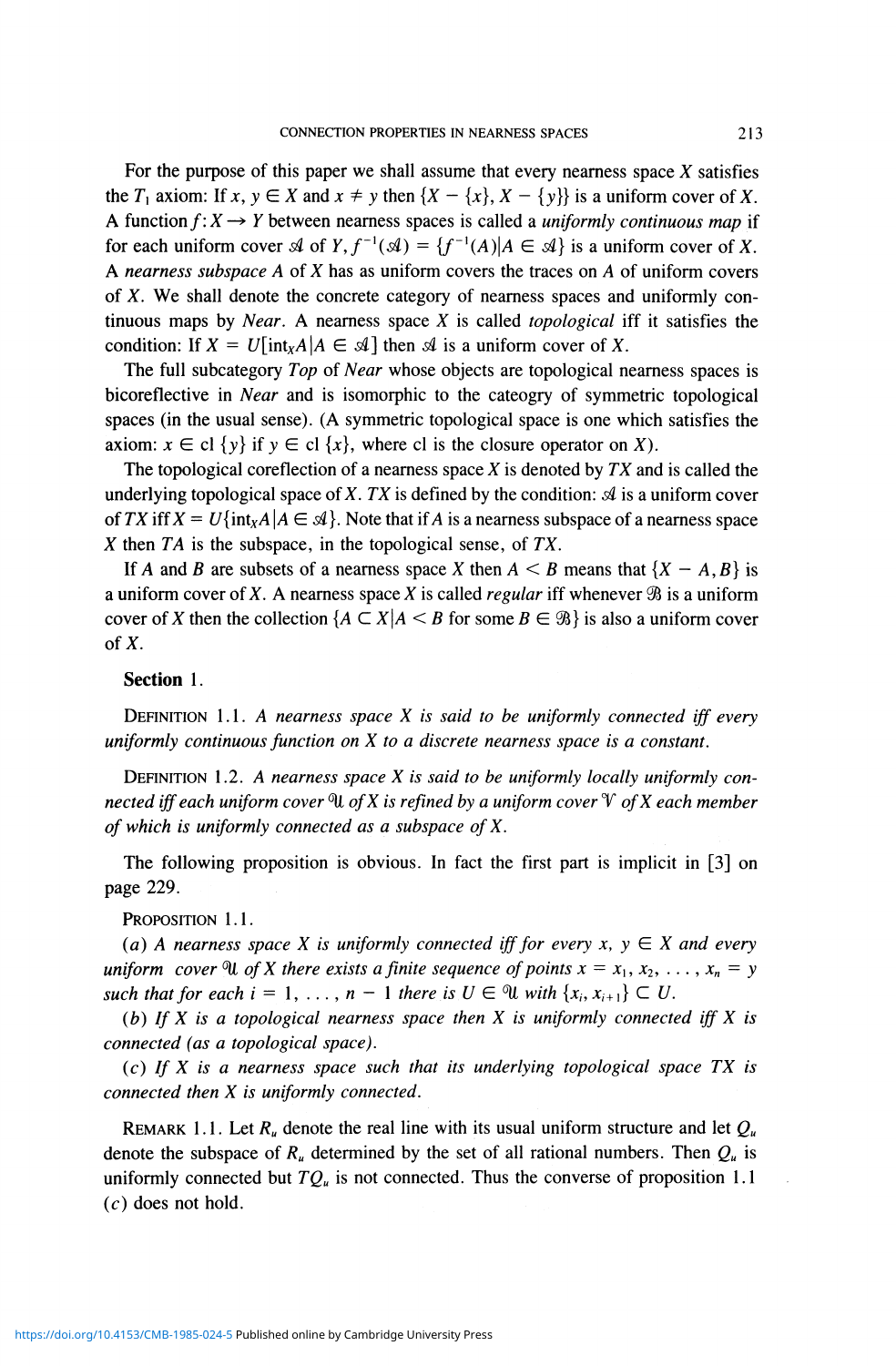LEMMA 1.1 *Let Abe a dense subspace (dense in the topological sense and subspace in the nearness sense) of a nearness space X. Then X is uniformly connected iff A is uniformly connected.* 

PROOF: Assume that *A* is uniformly connected. Let  $f: X \to \{0, 1\}$  be a uniformly continuous map into the two point discrete space. Then  $f | A : A \rightarrow \{0, 1\}$  is constant, say  $f|A = 0$ . Since  $f: TX \to T$  {0, 1} is continuous on the underlying topological spaces,

$$
fX = f \operatorname{cl}_X A \subset \operatorname{cl}(fA) = \operatorname{cl} \{0\} = \{0\}
$$

Conversely assume that X is uniformly connected and let  $f: A \rightarrow \{0, 1\}$  be uniformly continuous. Since  $\{0, 1\}$  is a regular  $T_1$  nearness space f has a unique uniformly continuous extension  $g: X \to \{0, 1\}$  (see [5]). The map g is constant because X is uniformly connected. Therefore  $f$  is constant.

PROPOSITION 1.2. *The union of a family of uniformly connected subspaces of a nearness space whose intersection is non-empty is uniformly connected.* 

PROOF. Follows from the relevant definitions.

REMARK 1.2(a) Because of the above proposition, each point  $x$  of a nearness space *X* is contained in a maximal uniformly connected subspace, called the uniform connected component of  $x$  in  $X$ .

*(b)* Lemma 1.1 and proposition 1.2 above appear in a slightly more general context in the paper [7] by G. Preuss.

PROPOSITION 1.3. *LetX be a uniformly locally uniformly connected nearness space and let G be a subspace of X which is an open subset of TX. Then each uniformly connected component of G is open in X.* 

**PROOF.** Let B be a uniformly connected component of G and let  $x \in B$ . Then  $\{G, X - \{x\}\}\$ is a uniform cover of X. There exists a uniform cover U of X which refines  $\{G, X - \{x\}\}\$ and such that each member of U is uniformly connected. Thus there exists  $V \in \mathcal{U}$  with  $x \in \text{int}_X V$ . Therefore  $V \subset G$  and since V is uniformly connected,  $V \subset B$ . Hence  $x \in \text{int}_X B$ .

PROPOSITION 1.4. A *nearness space X is uniformly locally uniformly connected iff each uniform cover* °lt *ofX has a refinement* T *which is an open uniform cover ofX with each member of Y being uniformly connected.* 

**PROOF.** Assume that X is uniformly locally uniformly connected and let  $\mathcal{U}$  be a uniform cover of X. Then  $int_X \mathcal{U}$  is a uniform cover of X and so it is refined by a uniform cover  $\mathcal{B}$  (of *X*) each member of which is uniformly connected. For each  $B \in \mathcal{B}$ , choose  $U_B \in \mathcal{U}$  with  $B \subset \text{int}_X U_B$ . Let  $C_B$  be the uniformly connected component of  $\text{int}_X U_B$ containing *B* (if  $B = \emptyset$ ,  $C_B = \emptyset$ ). Then  $\mathcal{V} = \{C_B | B \in \mathcal{B}\}\$ is the desired uniform cover of  $X$ .

The proof of the following proposition is analogous to Corollary 3.4 of [1].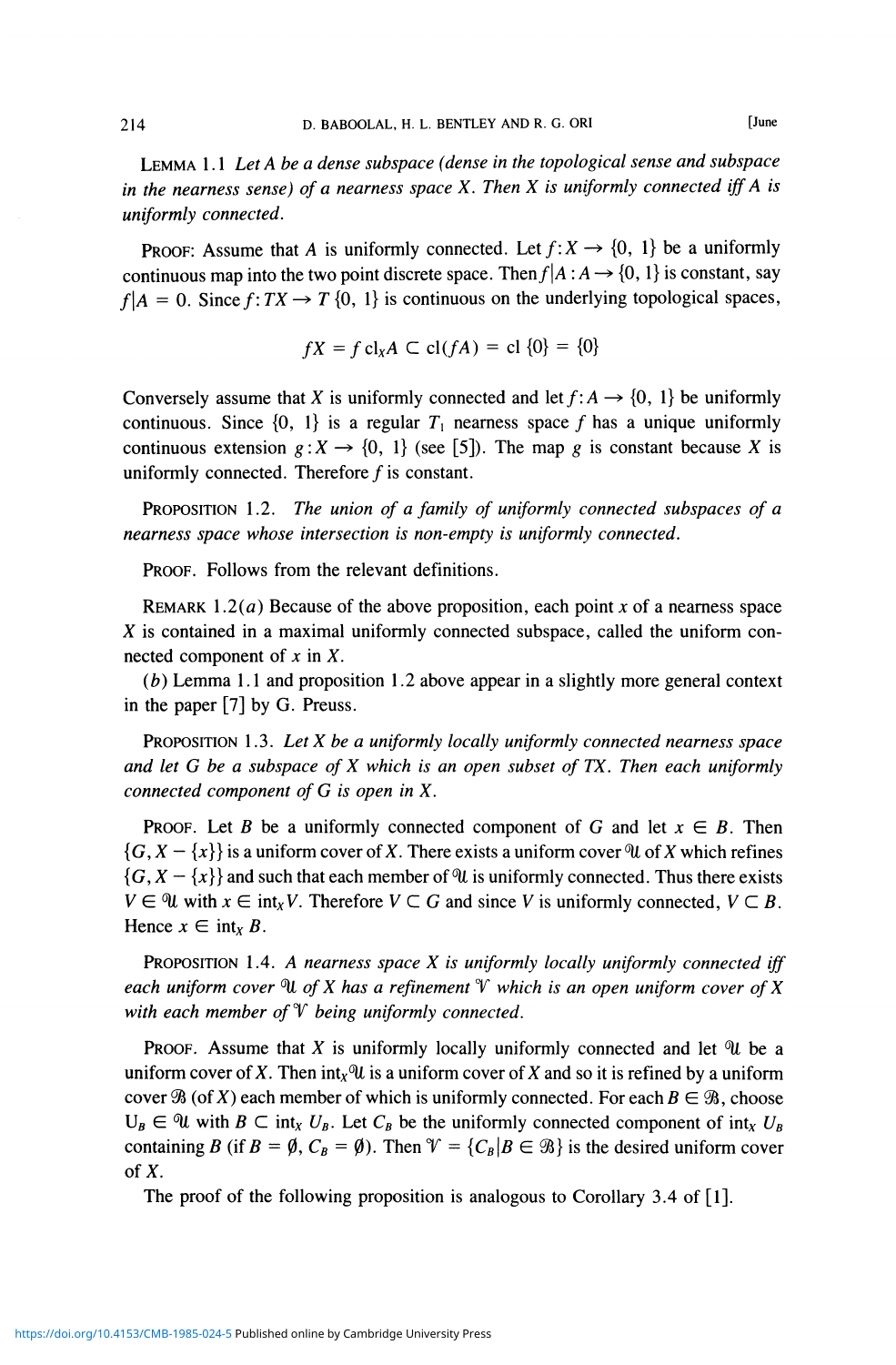PROPOSITION 1.5. *Let Abe a dense subspace of a nearness space X and let G be an open uniformly connected subspace of X. Then G*  $\cap$  *A is uniformly connected.* 

**PROOF.** Follows from the fact that  $cl_xG = cl_x(G \cap A)$ .

PROPOSITION 1.6. *Let A be a dense subspace of a uniformly locally uniformly connected nearness space X. Then A is uniformly locally uniformly connected.* 

**PROOF.** Assume that X is uniformly locally uniformly connected. Let  $\mathcal{U}$  be a uniform cover of A. Then there exists a uniform cover  $\mathscr{C}$  of X such that  $\mathscr{U} = \{A\} \wedge \mathscr{C}$ . Also there exists an open uniform cover  $\mathcal{G}$  (of X) which refines  $\mathcal{G}$  each member of  $\mathcal{G}$  being uniformly connected. Then  $\{A\} \wedge \mathcal{G}$  is a uniform cover of A which refines  $\mathcal{U}$  and which (by proposition 1.5) consists of uniformly connected sets.

LEMMA 1.2. *Let X be a nearness space and let X\* be its completion. Then for an open subspace A ofX, A is uniformly connected iff op A is. (We are using the notation*  op  $A = X^* - \text{cl}_{X*}(X - A)$ .)

**PROOF.**  $A = X \cap \text{op } A$  and so by Proposition 1.5, if  $\text{op } A$  is uniformly connected then so is A. Conversely assume that A is uniformly connected. Since  $A \subset \text{op } A \subset \text{cl}_x^*A$ , *A* is dense in op A. Therefore op A is uniformly connected.

PROPOSITION 1.7. A *nearness space X is uniformly locally uniformly connected iff its completion* X\* *is.* 

PROOF. Assume that *X* is uniformly locally uniformly connected. Let *°\l* be a uniform cover of  $X^*$ . Then there exists an open uniform cover  $\mathscr G$  of  $X$  such that op  $\mathscr G$  refines  $\mathscr U$ . (Here we are using the strictness of the completion map  $c.f[2]$  page 28). For some open uniform cover  $\mathcal V$  of X,  $\mathcal V$  refines  $\mathcal G$  and each member of  $\mathcal V$  is uniformly connected. Therefore op  $\mathcal V$  refines  $\mathcal U$ , op  $\mathcal V$  is a uniform cover of  $X^*$ , and each member of  $\mathcal V$ is uniformly connected. The converse follows from Proposition 1.6.

PROPOSITION 1.8. *If a topological nearness space is locally connected then it is uniformly locally uniformly connected.* 

PROOF. Assume that *X* is a topological nearness space which is locally connected. Let  $\mathcal{U}$  be an open cover of X. If  $x \in U \in \mathcal{U}$  then there exists a connected neighborhood *V* of *x* with  $V \subset U$ . This means that such a *V* is connected as a subspace of *X* in the topological sense. Taking *V* as a nearness subspace of *X,* we are saying that *TV* is connected. By Proposition 1.1  $(c)$ , *V* is uniformly connected. Thus it is clear that there exists a uniform cover  $\mathcal V$  of X which refines  $\mathcal U$  and such that every  $V \in \mathcal V$  is uniformly connected.

We now come to the main result of this paper.

PROPOSITION 1.9. *The following conditions are equivalent for a topological space X:*  (a) *X* has a locally connected, regular  $T_1$  extension.

*(b) X is the underlying topological space of a nearness space Y which is concrete, regular and uniformly locally uniformly connected.*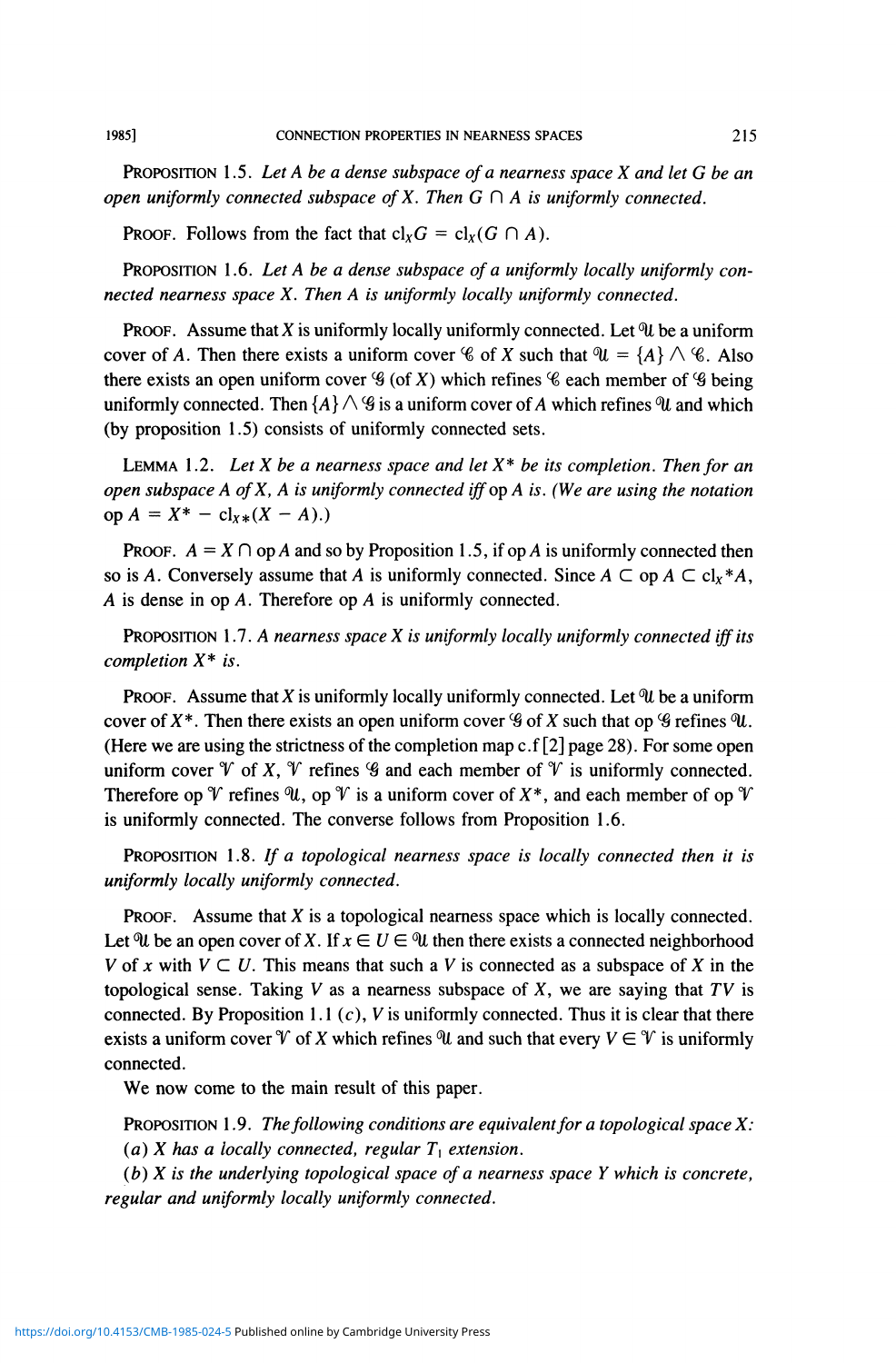**PROOF.** (a)  $\Rightarrow$  (b): This follows from Propositions 1.8 and 1.6.

 $(b) \Rightarrow (a)$ : We shall show that  $Y^*$ , the completion of Y, is the desired locally connected, regular  $T_1$  extension. It suffices to show that  $Y^*$  (which is topological) is locally connected. Let  $\mathscr G$  be an open cover of  $Y^*$ . Since  $Y^*$  is regular, there exists an open cover  $\mathcal D$  of  $Y^*$  such that  $\mathbb C V^* \mathcal D = \{ \mathbb C V^* D | D \in \mathcal D \}$  refines  $\mathcal G$ . Since  $\mathcal D$  is a uniform cover of  $Y^*$  there exists a uniform cover  $\mathcal U$  of  $Y$  such that op  $\mathcal U$  refines  $\mathcal D$ . Since  $Y$  is uniformly locally uniformly connected there exists a uniform cover  $\mathcal V$  of  $Y$  which refines  $\mathcal{U}$  and with each member of  $\mathcal{V}$  being uniformly connected. Then  $\text{Cl}_{Y}^{*}\mathcal{V}$  is a uniform cover of  $Y^*$  (it is refined by op  $\mathcal V$ ) and  $\mathrm{Cl}_Y^* \mathcal V$  refines  $\mathcal G$ . For each  $V \in \mathcal V$ ,  $Cl_Y^*V$  is uniformly connected (because V is) and since  $Cl_Y^*V$  is topological (because  $Y^*$  is) then  $\text{Cl}_Y^* V$  is connected. This completes the proof.

**Section** 2. The concept of uniform local connectedness was introduced in the theory of uniform spaces by A. M. Gleason. In this section we present a general theory of uniform local connectedness.

DEFINITION 2.1. A *nearness space X is called uniformly locally connected if each uniform cover*  $\mathbb{U}$  of X is refined by a uniform cover  $\mathbb{V}$  of X such that for each  $V \in \mathbb{V}$ , *TV<sup>t</sup> the underlying topological space of* V, *is connected.* 

The proof of the following Proposition follows from the relevant definitions.

PROPOSITION 2.1.

*(a) Every uniformly locally connected nearness space is uniformly locally uniformly connected.* 

*(b) If a nearness space X is uniformly locally connected then its underlying topological space TX is locally connected.* 

REMARK 2.1. *(a)* Let  $Q_u$  be as in Remark 1.1. Then  $Q_u$  is uniformly locally uniformly connected but not uniformly locally connected. Thus the converse of Proposition 2.1 *(a)* does not hold.

*(b)* Let  $X = \{(x, \sin 1/x) | 0 < x \le 1\}$  as a subspace of the Euclidean plane with its usual (metric induced) uniformity. Then the completion of *X* is

$$
X^* = XU\{(0, y)| - 1 \le y \le 1\},\
$$

also as a subspace of the Euclidean plane with its usual uniformity.  $X^*$  is topological and is not locally connected. Therefore  $X^*$  is not uniformly locally uniformly connected. It follows that *X* is not uniformly locally uniformly connected and so, *X* is not uniformly locally connected. Thus the converse of Proposition 2.1 *(b)* does not hold.

PROPOSITION 2.2. *If a regular topological nearness space is uniformly locally uniformly connected then it is uniformly locally connected.* 

PROOF. Assume that *X* is a regular topological nearness space which is uniformly locally uniformly connected. Let  $\mathcal{U}$  be a uniform cover of X. By regularity, there exists a uniform cover H of X such that  $cl_xH$  refines U. There exists a uniform cover V of